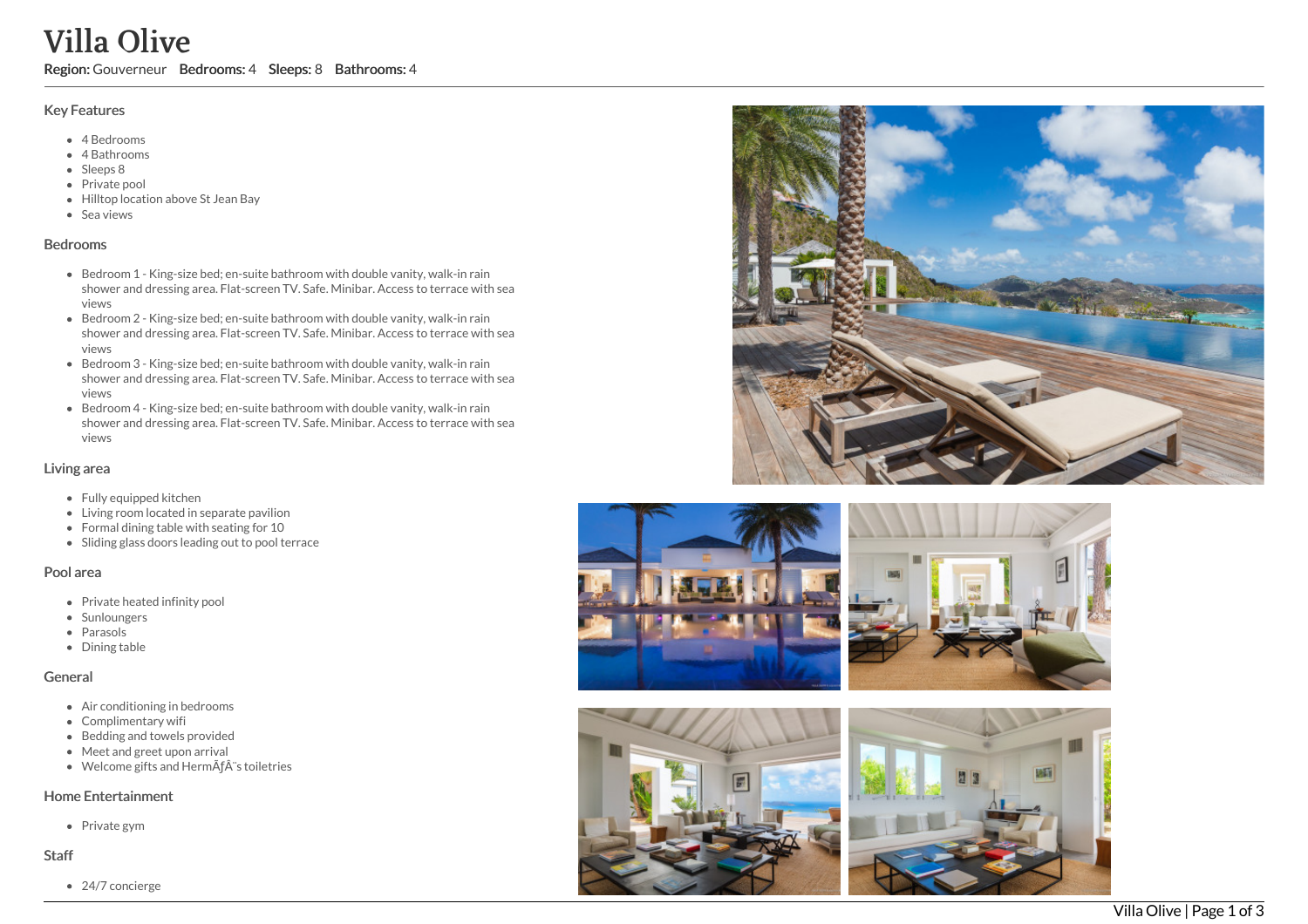Daily housekeeping with turndown service

# Exclusive Top Villas Perks

Complimentary extras included when you book direct with us:

- Meet and greet at the airport
- Free return airport transfers for 6 persons, (Min. spend of \$5,000 to qualify.)
- Free return airport transfers for 12 persons, (Min. spend of \$10,000 to qualify.)